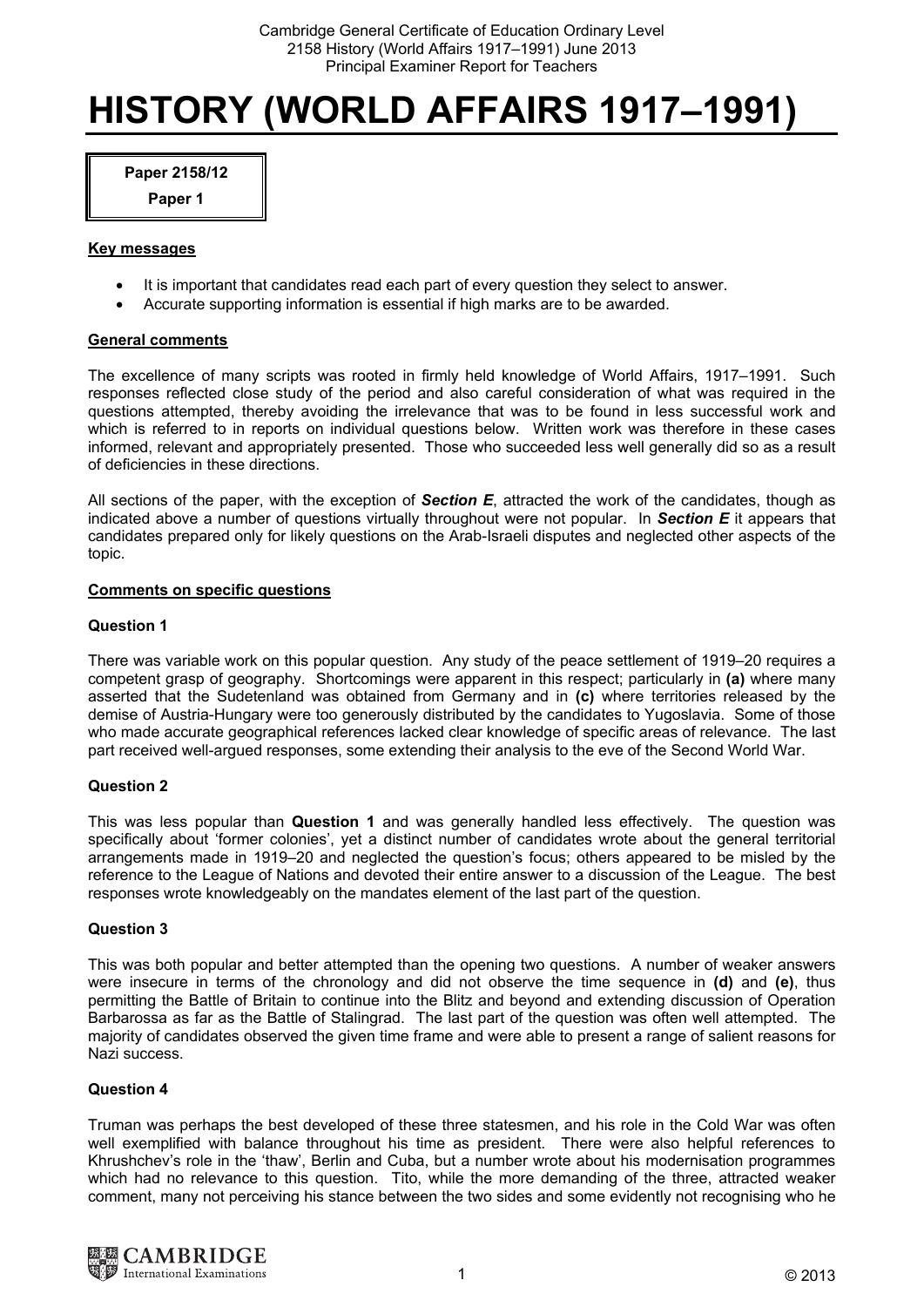was. Similarly, in the last part, discussion of Mao was not limited to the Cold War and a number of responses wasted valuable time by discussing other aspects of his regime.

# **Question 5**

Relevant geographical knowledge was used to good effect in answers, but once again the time frame was not strictly observed, with background on the French presence earlier and on post-1965 Cold War developments being given too much emphasis in some responses. Most mentioned the changing 'government' of Vietnam, but the 'fighting' received greater emphasis. In the last part there was a tendency to focus more on the US withdrawal than on My Lai's importance in it; indeed, many answers suggested poor knowledge of what actually happened at My Lai and who was responsible for the massacre.

# **Question 6**

While **(b)** and **(d)** were often quite well attempted, there was significant weakness in work on the remaining three – and all received some coverage. Thus in **(a)** the 'formation' was missed and often the response proceeded to the March on Rome. In **(c)**, the least popular option, it was too often asserted that the fascists occupied the factories. Only the best of those who attempted **(e)** recognised the vital link to the murder of Matteotti. In the last part of the question there were frequent references to Matteotti which, in many cases, were not relevant. However, a number of candidates did develop their responses on other aspects of 'control'.

# **Question 7**

Parts **(a)** and **(b)** were essentially concerned with Hitler's increasing control from 1935 to 1939, but too many candidates muddled their responses by ignoring the specific dates given in each part; material relevant to **(b)** was sometimes put in **(a)** and vice versa. A number of candidates regarded **(b)** as an invitation to write generally about Nazi Germany and not specifically about the extension of control; unfocused comment on economic progress was often presented and was not relevant. Candidates had less difficulty with relevance in the last part of the question and were able to make useful comment on the general acceptability of the regime in Germany and its crushing totalitarianism.

# **Question 11**

This proved to be a popular question and most candidates attempted it well, with relevance and clear, wellinformed balance between 'advantage' and 'disadvantage'. It is the type of question that requires broadly based yet precisely rendered supportive references and in some cases these were rather weakly presented. While many were aware of the Sacco and Vanzetti trial, some were rather hazy on the details and hence unable to link it to 'importance' in US history.

# **Question 12**

Of the four New Deal features the TVA and the AAA were the most confidently handled. Many candidates recognised the economic and political significance of the TVA. It was also widely known that the AAA meant a reduction in wheat production, with the better candidates helpfully indicating why. The role of the NRA was less well known, though many indicated the value of the 'Blue Eagle' label. Detailed knowledge of the Social Security Act was not commonly seen and many responses made rather vague references. The last part of the question was usually quite well done, with many responses making detailed references to short comings and gaps in New Deal legislation.

# **Question 14**

Each aspect of the first part of the question was covered. In **(d)** some candidates missed the reference to the 'break-in' and there was some confusion on what was taken in the Watergate building and what was later demanded from the White House. There were few attempts at **(c)** but these were exceptionally well informed. Parts **(a)** and **(b)** were often effectively contextualised in the struggle for civil rights, while **(e)** was the least popular element and received rather vague responses. In the last part, most balanced Johnson's domestic record with his role in Vietnam, but answers could have gone further in their assessment.

# **Question 16**

The most effective responses noted that the focus of this question was entirely on the year 1917. In weaker responses parts **(d)** and **(e)** were too often developed beyond that year. Knowledge of the chosen three was

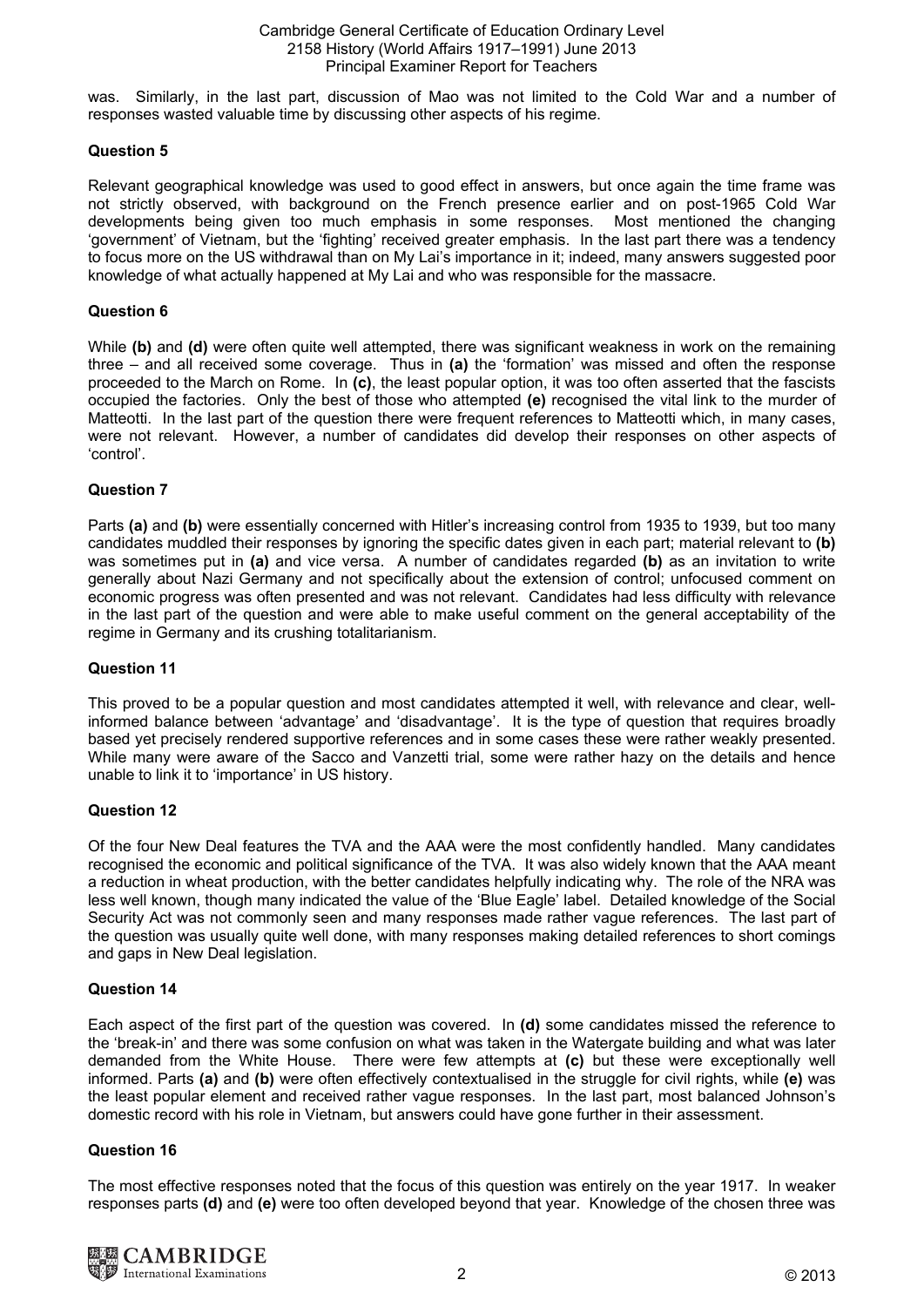in many cases competent. Some responses were not entirely balanced and some less well informed candidates became confused between Kerensky and Lvov. The last part, with its specific focus on July 1917, was generally handled well and many candidates demonstrated secure and detailed knowledge.

## **Question 17**

The basic subject matter of this question was generally well known. Part **(b)** was perhaps best attempted although a number of responses did not take into account any positive outcomes of industrial development or collectivisation. In part **(a)** more might have been made of the objectives, methods and achievements of the Five-Year Plans which were fundamental to the question. There were balanced attempts at the last part, often balancing economic and military gain against the repression which was characteristic of the decade.

## **Question 18**

The first part covered three years (1942–45) of fairly balanced fighting, yet this balance was not generally to be found in answers. Responses often began with quite knowledgeable accounts of Stalingrad but then they tended to develop on rather brief and general lines. Some candidates were well informed on Kursk but a significant proportion of responses gave little attention to Berlin in 1945, although it was indicated in the question. Answers to the last part of the question were often more successfully undertaken than the first part; certainly many offered more detailed support to their responses here.

## **Question 19**

Most candidates were aware of the main themes required to answer this question, but a number might have improved their responses by considering a broader range of issue or by more precision in supporting detail. Thus, salient themes such as decentralisation, destalinisation, and the virgin lands campaign were often alluded to but not developed. As in the previous question, the second part was often more successful and many candidates took the opportunity to include a discussion of foreign affairs as a reason for Khrushchev's fall.

#### **Question 22**

Most responses offered balanced and reasonably informed accounts of the specific wars of 1967 and 1973 and of the peace that emerged in 1978. In a number of cases this material was not well developed, nor was there much attempt to look at the continuing aspects of warfare epitomised by PLO activity. The response to the last part was generally restricted to a discussion of the USA and the USSR, with competent links to the situation in the Middle East.

# **Question 25**

The main trends of apartheid policy and resistance to it were apparent in most answers, but often detail was thin. The most effective answers concentrated on the 'too little, too late' element of the last part of the question. Some answers would have been improved by more secure and detailed knowledge of the concessions which were made in the 1980s.

#### **Question 26**

Most candidates gave full accounts of the part played by each leader, although references sometimes overlapped. Concentration tended to be given more to the struggles of the interwar years (and the post-war Civil War) than to developments since 1949. The reforms alluded to in the second part of the question were sometimes not considered with sufficient balance and precision, the Great Leap Forward tending to dominate over the important, but seemingly little known, agricultural reforms.

#### **Question 29**

Useful knowledge was displayed on each of the options in the first part and each option received equal coverage. Similarly the last part was well analysed, with broad references both to the sub-continent and to Westminster in discussion of the reasons for the withdrawal.

There were too few attempts at **Questions 8**, **9**, **10**, **13**, **15**, **20**, **21, 23, 24, 27***,* **28**, **30** to make general comment appropriate.

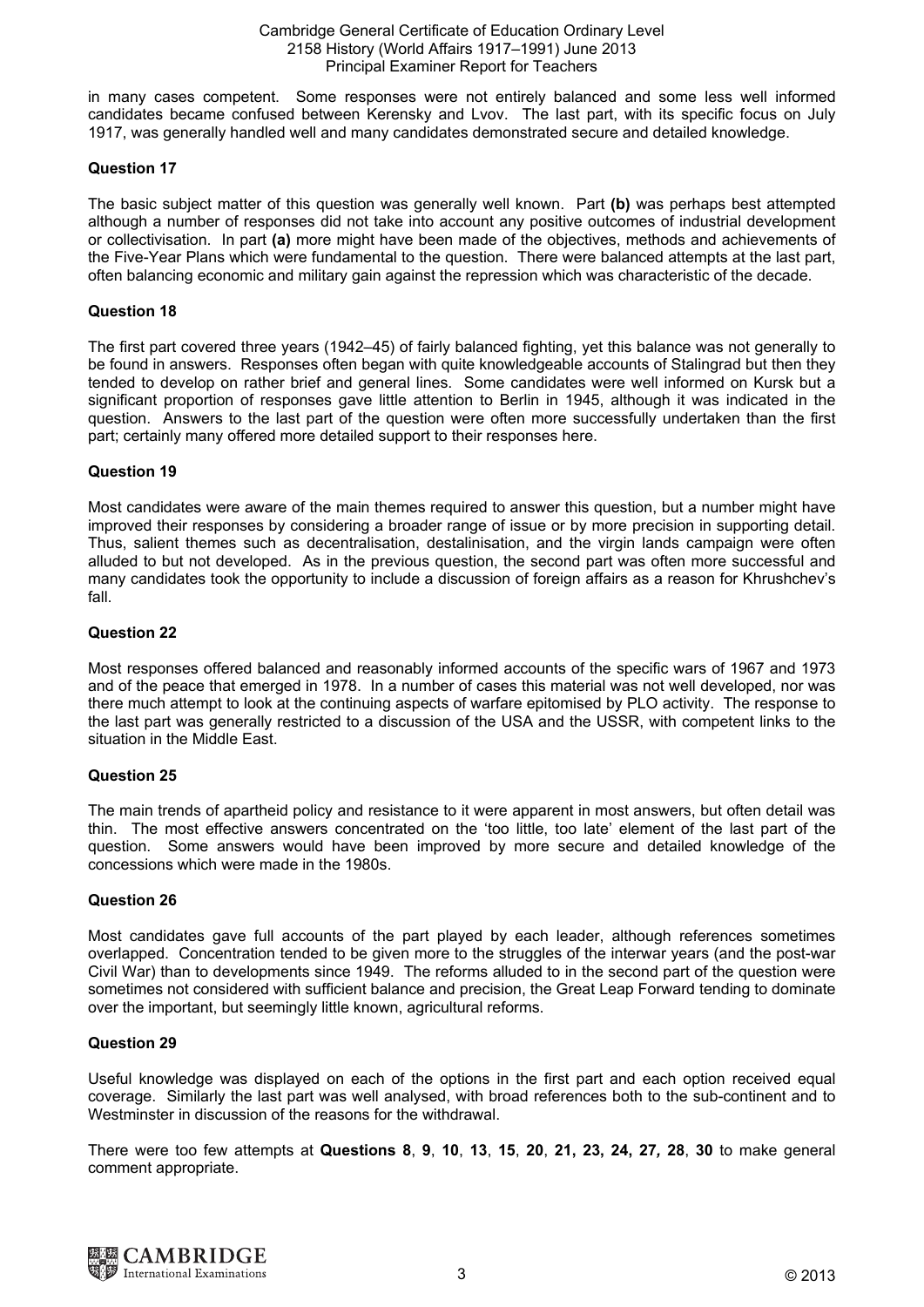# **HISTORY (WORLD AFFAIRS 1917–1991)**

**Paper 2158/13** 

**Paper 1** 

## **Key messages**

- It is important that candidates read each part of every question they select to answer.
- Accurate supporting information is essential if high marks are to be awarded.

# **General comments**

The excellence of many scripts was rooted in firmly held knowledge of World Affairs, 1917–1991. Such responses reflected close study of the period and also careful consideration of what was required in the questions attempted, thereby avoiding the irrelevance that was to be found in less successful work and which is referred to in reports on individual questions below. Written work was therefore in these cases informed, relevant and appropriately presented. Those who succeeded less well generally did so as a result of deficiencies in these directions.

All sections of the paper, with the exception of *Section E*, attracted the work of the candidates, though as indicated above a number of questions virtually throughout were not popular. In *Section E* it appears that candidates prepared only for likely questions on the Arab-Israeli disputes and neglected other aspects of the topic.

# **Comments on specific questions**

# **Question 1**

There was variable work on this popular question. Any study of the peace settlement of 1919–20 requires a competent grasp of geography. Shortcomings were apparent in this respect; particularly in **(a)** where many asserted that the Sudetenland was obtained from Germany and in **(c)** where territories released by the demise of Austria-Hungary were too generously distributed by the candidates to Yugoslavia. Some of those who made accurate geographical references lacked clear knowledge of specific areas of relevance. The last part received well-argued responses, some extending their analysis to the eve of the Second World War.

# **Question 2**

This was less popular than **Question 1** and was generally handled less effectively. The question was specifically about 'former colonies', yet a distinct number of candidates wrote about the general territorial arrangements made in 1919–20 and neglected the question's focus; others appeared to be misled by the reference to the League of Nations and devoted their entire answer to a discussion of the League. The best responses wrote knowledgeably on the mandates element of the last part of the question.

# **Question 3**

This was both popular and better attempted than the opening two questions. A number of weaker answers were insecure in terms of the chronology and did not observe the time sequence in **(d)** and **(e)**, thus permitting the Battle of Britain to continue into the Blitz and beyond and extending discussion of Operation Barbarossa as far as the Battle of Stalingrad. The last part of the question was often well attempted. The majority of candidates observed the given time frame and were able to present a range of salient reasons for Nazi success.

# **Question 4**

Truman was perhaps the best developed of these three statesmen, and his role in the Cold War was often well exemplified with balance throughout his time as president. There were also helpful references to Khrushchev's role in the 'thaw', Berlin and Cuba, but a number wrote about his modernisation programmes which had no relevance to this question. Tito, while the more demanding of the three, attracted weaker comment, many not perceiving his stance between the two sides and some evidently not recognising who he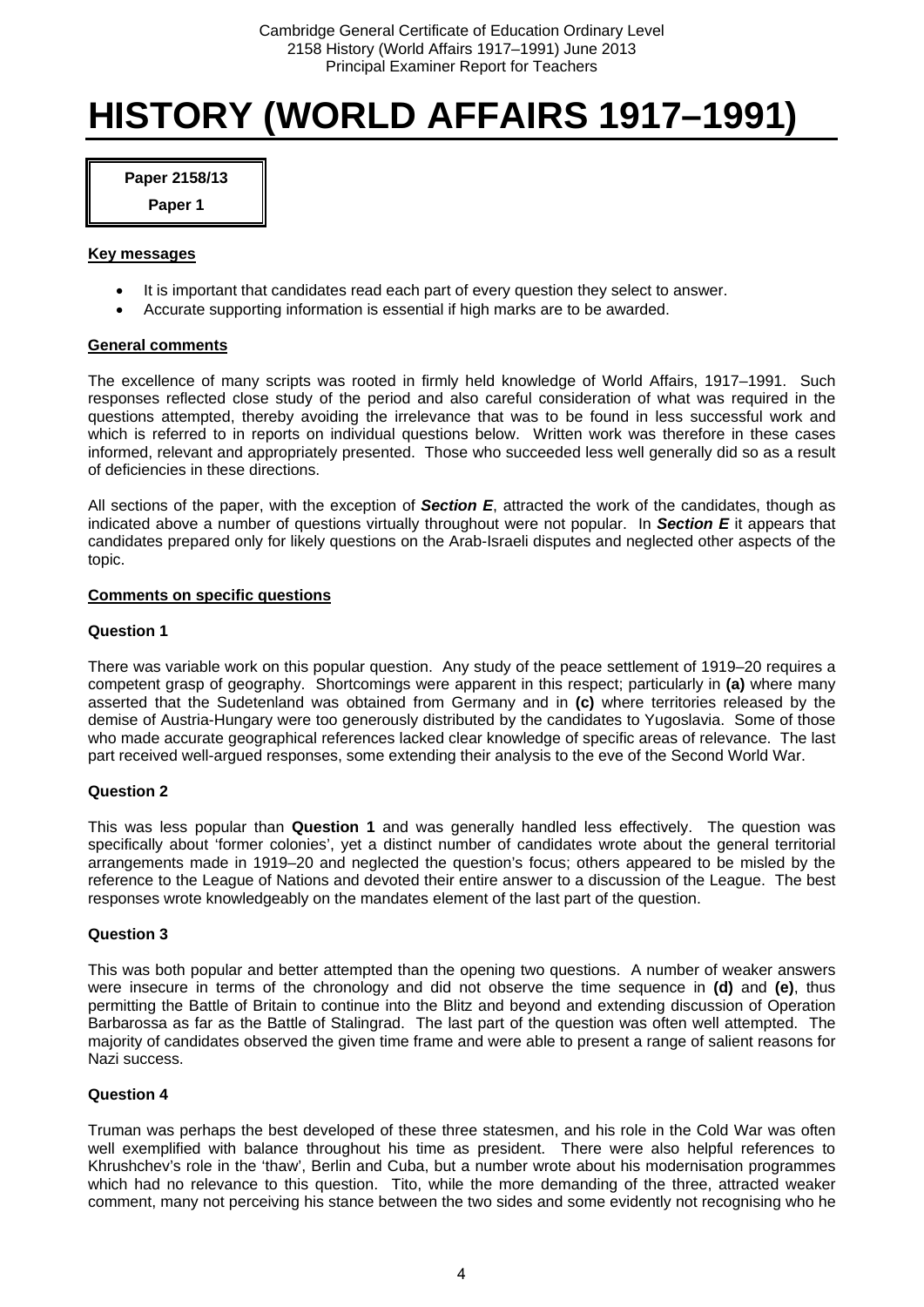was. Similarly, in the last part, discussion of Mao was not limited to the Cold War and a number of responses wasted valuable time by discussing other aspects of his regime.

## **Question 5**

Relevant geographical knowledge was used to good effect in answers, but once again the time frame was not strictly observed, with background on the French presence earlier and on post-1965 Cold War developments being given too much emphasis in some responses. Most mentioned the changing 'government' of Vietnam, but the 'fighting' received greater emphasis. In the last part there was a tendency to focus more on the US withdrawal than on My Lai's importance in it; indeed, many answers suggested poor knowledge of what actually happened at My Lai and who was responsible for the massacre.

## **Question 6**

While **(b)** and **(d)** were often quite well attempted, there was significant weakness in work on the remaining three – and all received some coverage. Thus in **(a)** the 'formation' was missed and often the response proceeded to the March on Rome. In **(c)**, the least popular option, it was too often asserted that the fascists occupied the factories. Only the best of those who attempted **(e)** recognised the vital link to the murder of Matteotti. In the last part of the question there were frequent references to Matteotti which, in many cases, were not relevant. However, a number of candidates did develop their responses on other aspects of 'control'.

## **Question 7**

Parts **(a)** and **(b)** were essentially concerned with Hitler's increasing control from 1935 to 1939, but too many candidates muddled their responses by ignoring the specific dates given in each part; material relevant to **(b)** was sometimes put in **(a)** and vice versa. A number of candidates regarded **(b)** as an invitation to write generally about Nazi Germany and not specifically about the extension of control; unfocused comment on economic progress was often presented and was not relevant. Candidates had less difficulty with relevance in the last part of the question and were able to make useful comment on the general acceptability of the regime in Germany and its crushing totalitarianism.

#### **Question 11**

This proved to be a popular question and most candidates attempted it well, with relevance and clear, wellinformed balance between 'advantage' and 'disadvantage'. It is the type of question that requires broadly based yet precisely rendered supportive references and in some cases these were rather weakly presented. While many were aware of the Sacco and Vanzetti trial, some were rather hazy on the details and hence unable to link it to 'importance' in US history.

#### **Question 12**

Of the four New Deal features the TVA and the AAA were the most confidently handled. Many candidates recognised the economic and political significance of the TVA. It was also widely known that the AAA meant a reduction in wheat production, with the better candidates helpfully indicating why. The role of the NRA was less well known, though many indicated the value of the 'Blue Eagle' label. Detailed knowledge of the Social Security Act was not commonly seen and many responses made rather vague references. The last part of the question was usually quite well done, with many responses making detailed references to short comings and gaps in New Deal legislation.

#### **Question 14**

Each aspect of the first part of the question was covered. In **(d)** some candidates missed the reference to the 'break-in' and there was some confusion on what was taken in the Watergate building and what was later demanded from the White House. There were few attempts at **(c)** but these were exceptionally well informed. Parts **(a)** and **(b)** were often effectively contextualised in the struggle for civil rights, while **(e)** was the least popular element and received rather vague responses. In the last part, most balanced Johnson's domestic record with his role in Vietnam, but answers could have gone further in their assessment.

# **Question 16**

The most effective responses noted that the focus of this question was entirely on the year 1917. In weaker responses parts **(d)** and **(e)** were too often developed beyond that year. Knowledge of the chosen three was